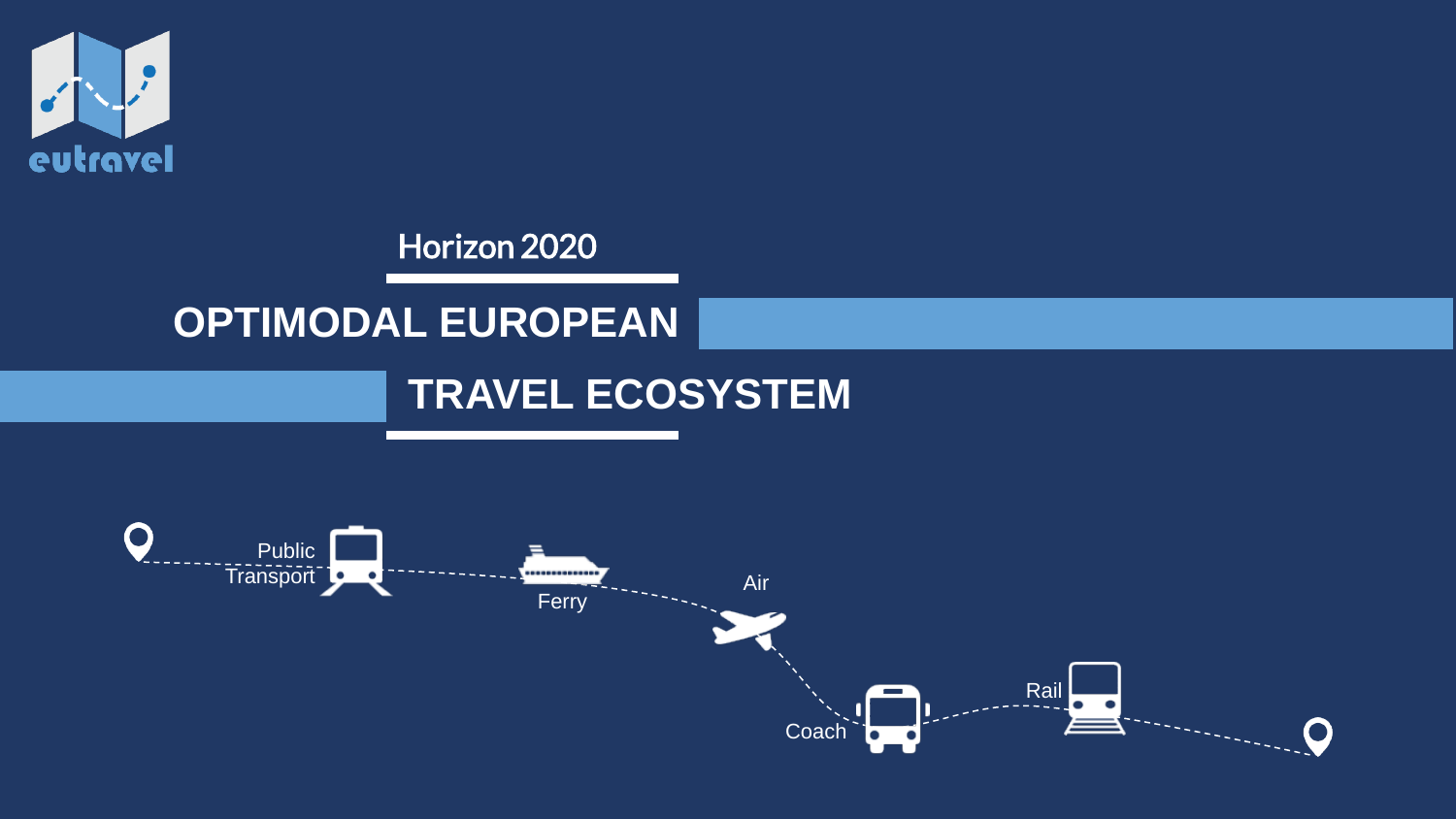

# **Project Vision & Partners:**

EuTravel aimed at supporting the EU agenda towards an open and single market for mobility services by enabling travellers to organise a multimodal trip in accordance with their own criteria and providing multimodal travel service providers an effective way to deliver customised services.

Optimodal travel implies that itineraries are constructed according to user preferences including environmental performance.

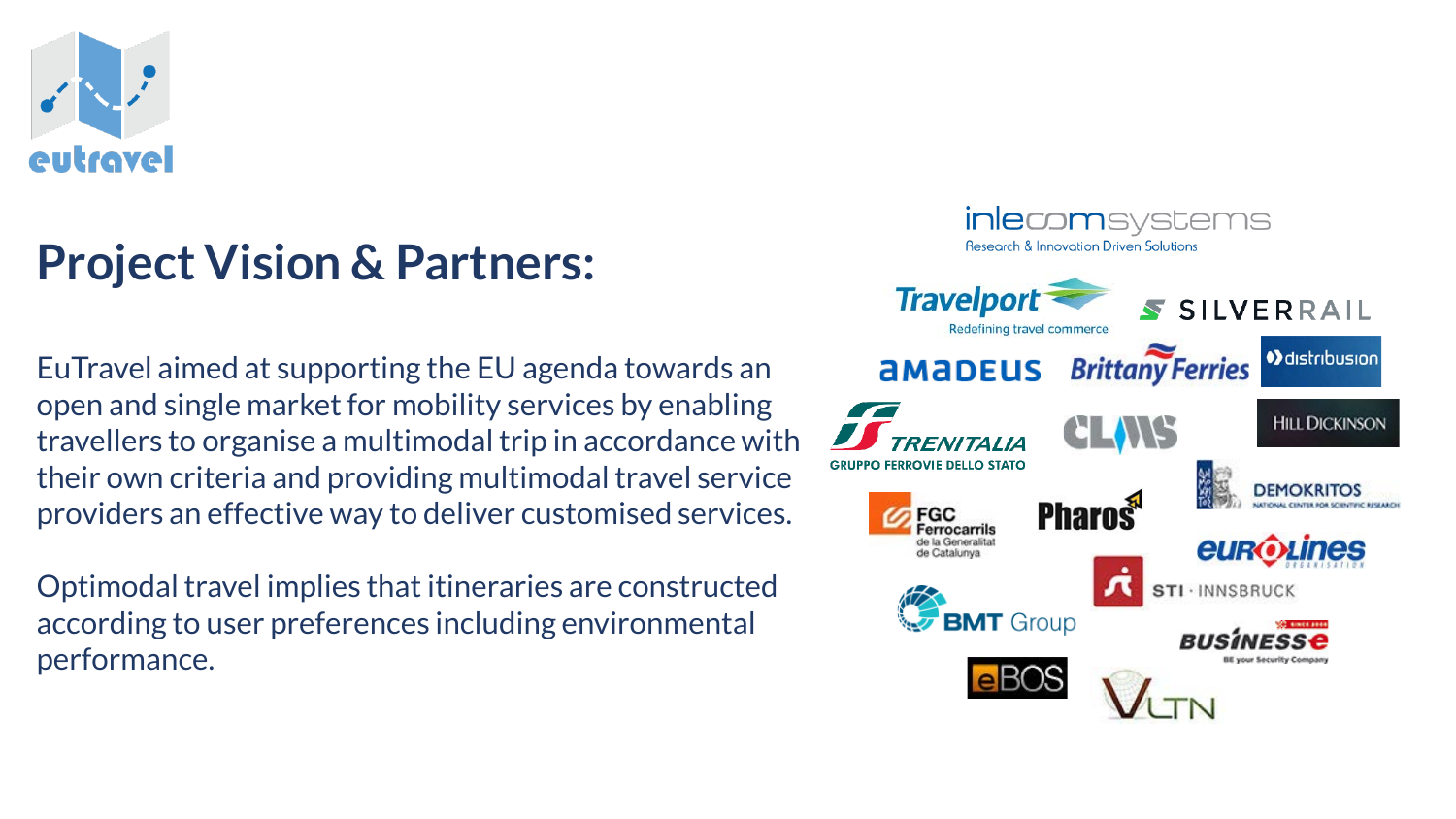

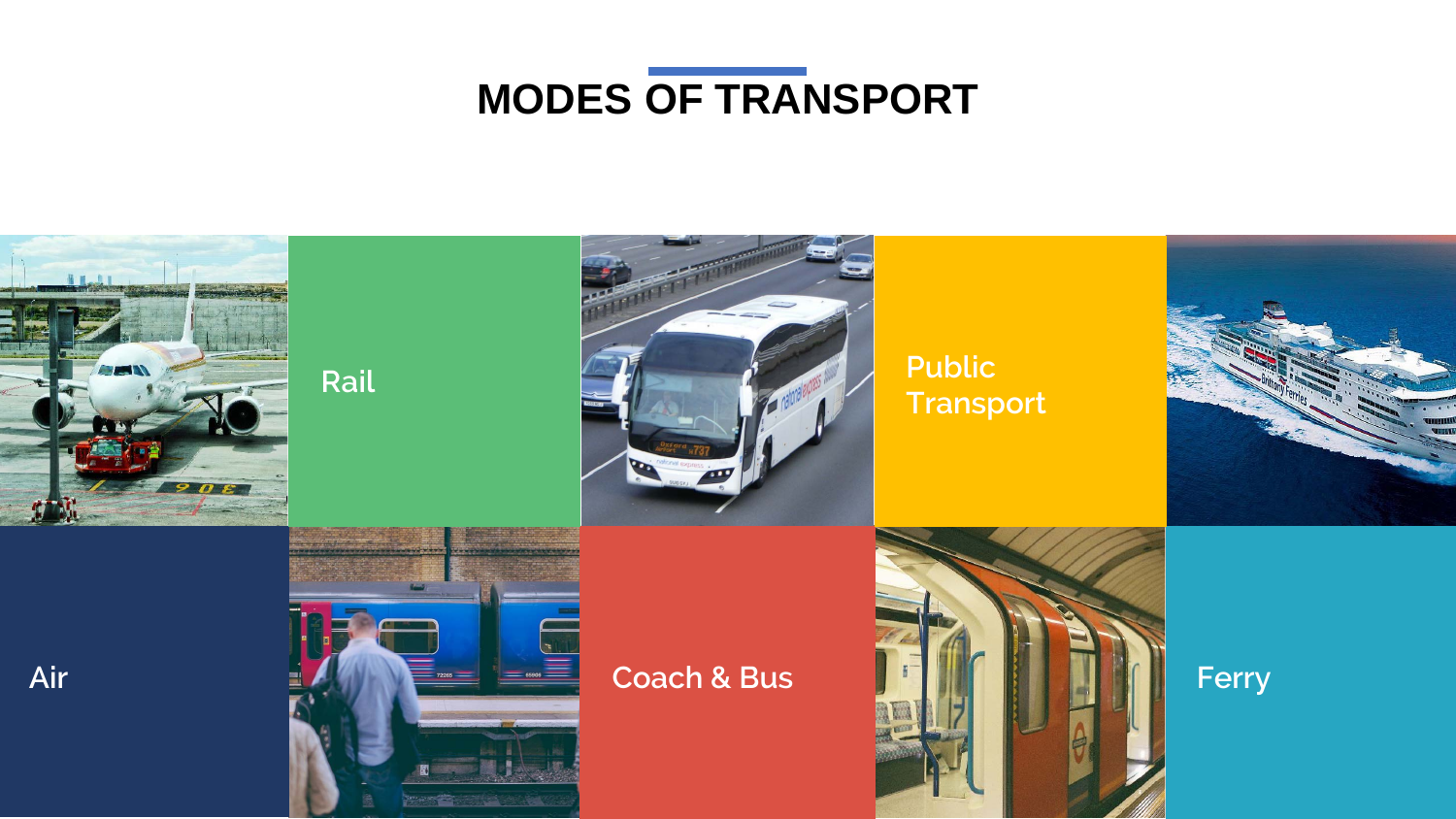### **MAJOR ACHIEVEMENTS - PROJECT OUTCOMES**



A data integration infrastructure 'API of APIs' for Multimodal Travel (Platform)

A prototype multimodal planner applied in multimodal scenarios combining air, ferry, train and coach/bus modes

**TA** 

Optimodal Itineraries



EU Multimodal Travel Legal Framework Recommendations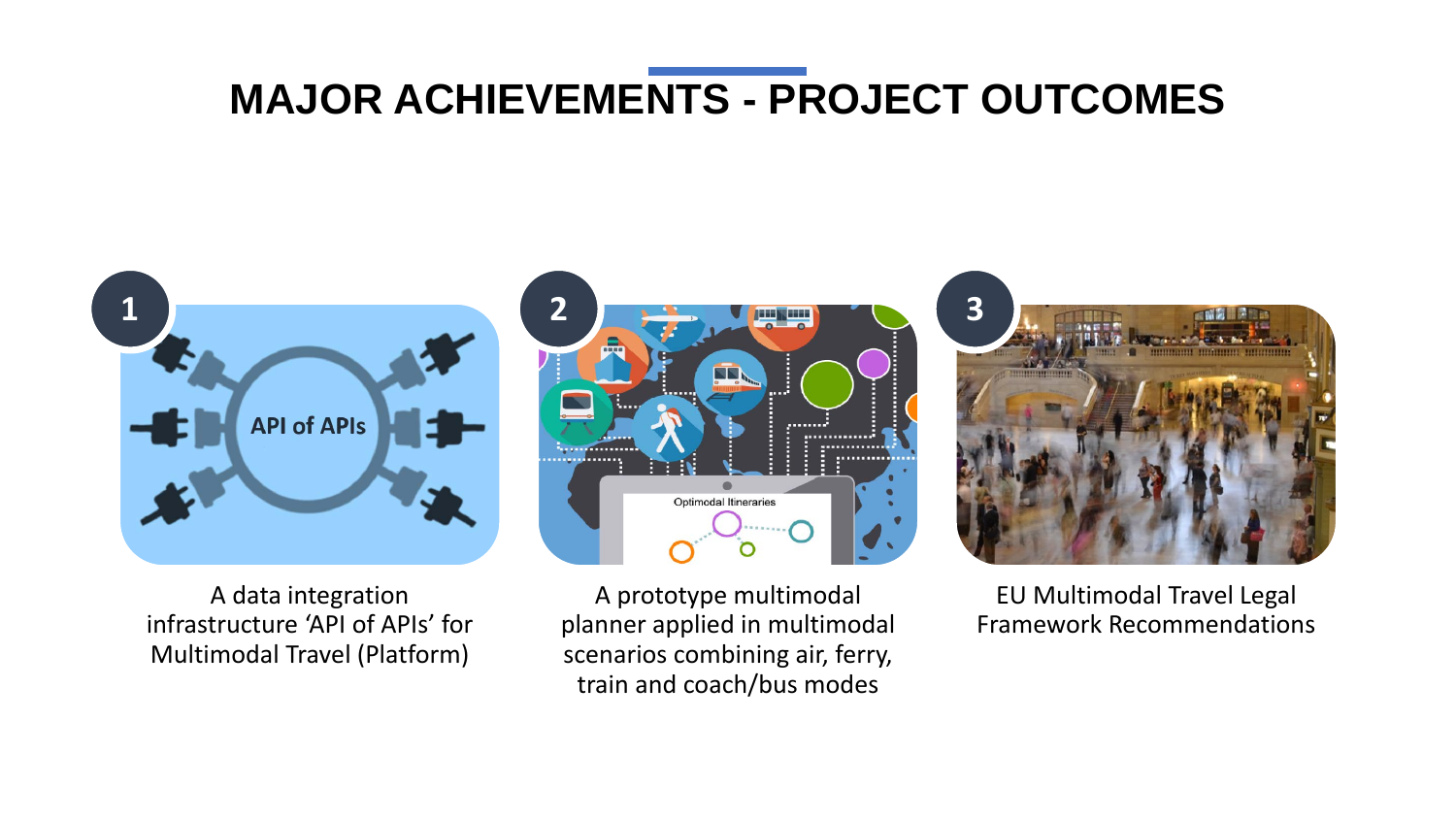# **1A - API OF APIS INFRASTRUCTURE**

**TRAVEL APPLICATIONS FOR SERVICE PROVIDERS, AGENCIES, END USERS** 

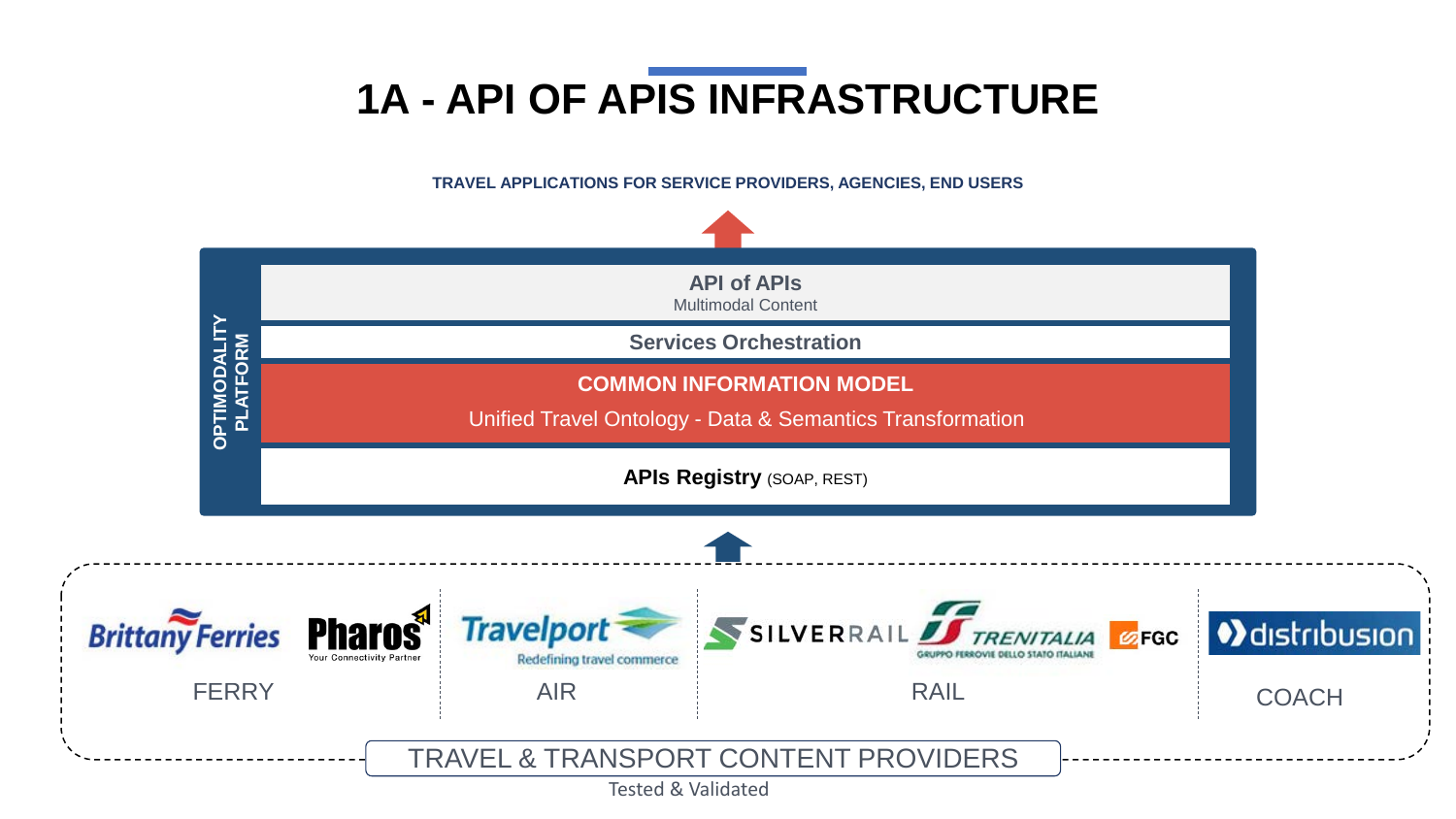# **1B - API OF APIS TECHNOLOGY BASELINE**

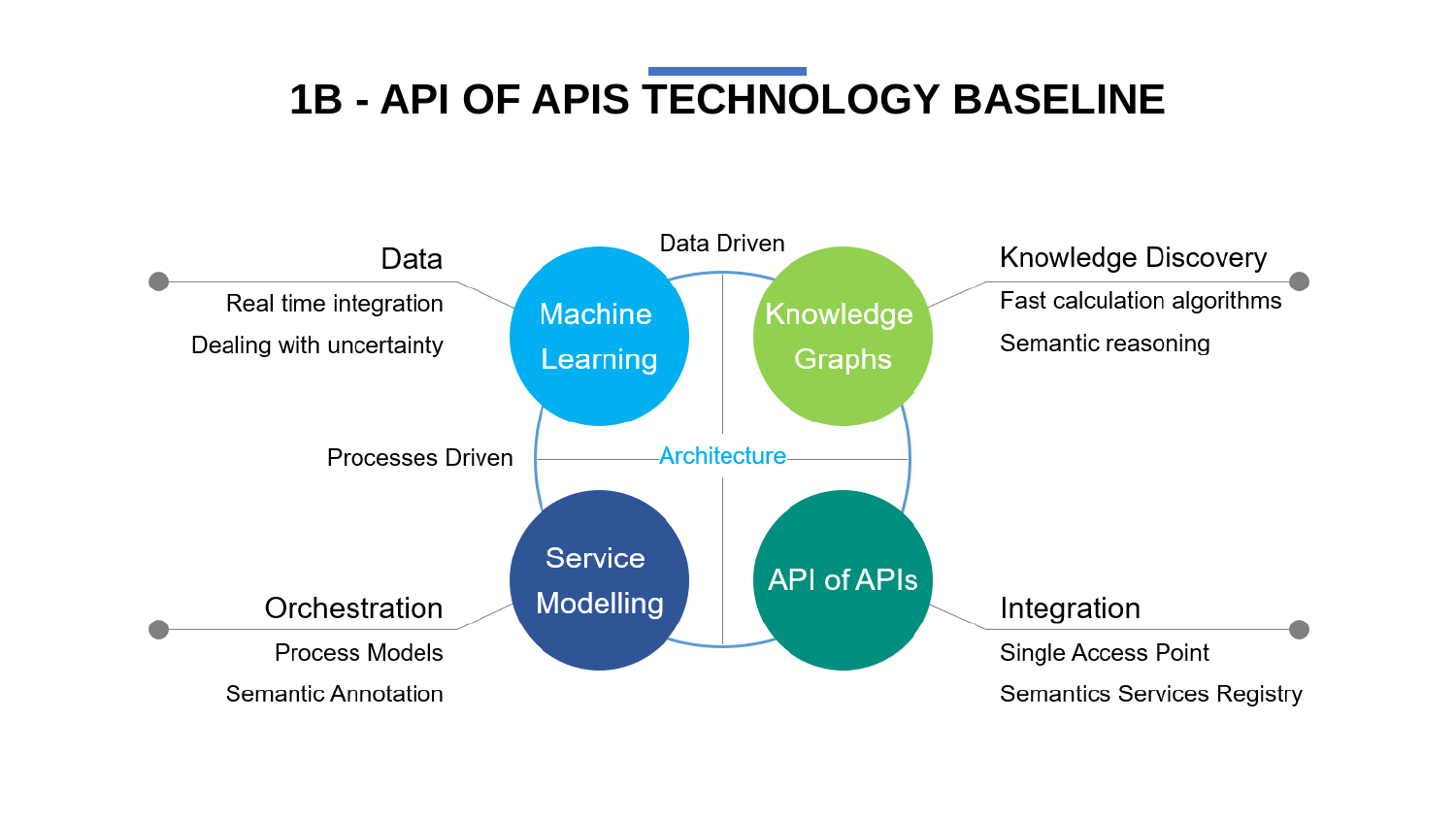# **2 - END USER OPTIMODAL TRAVEL PLANNER**